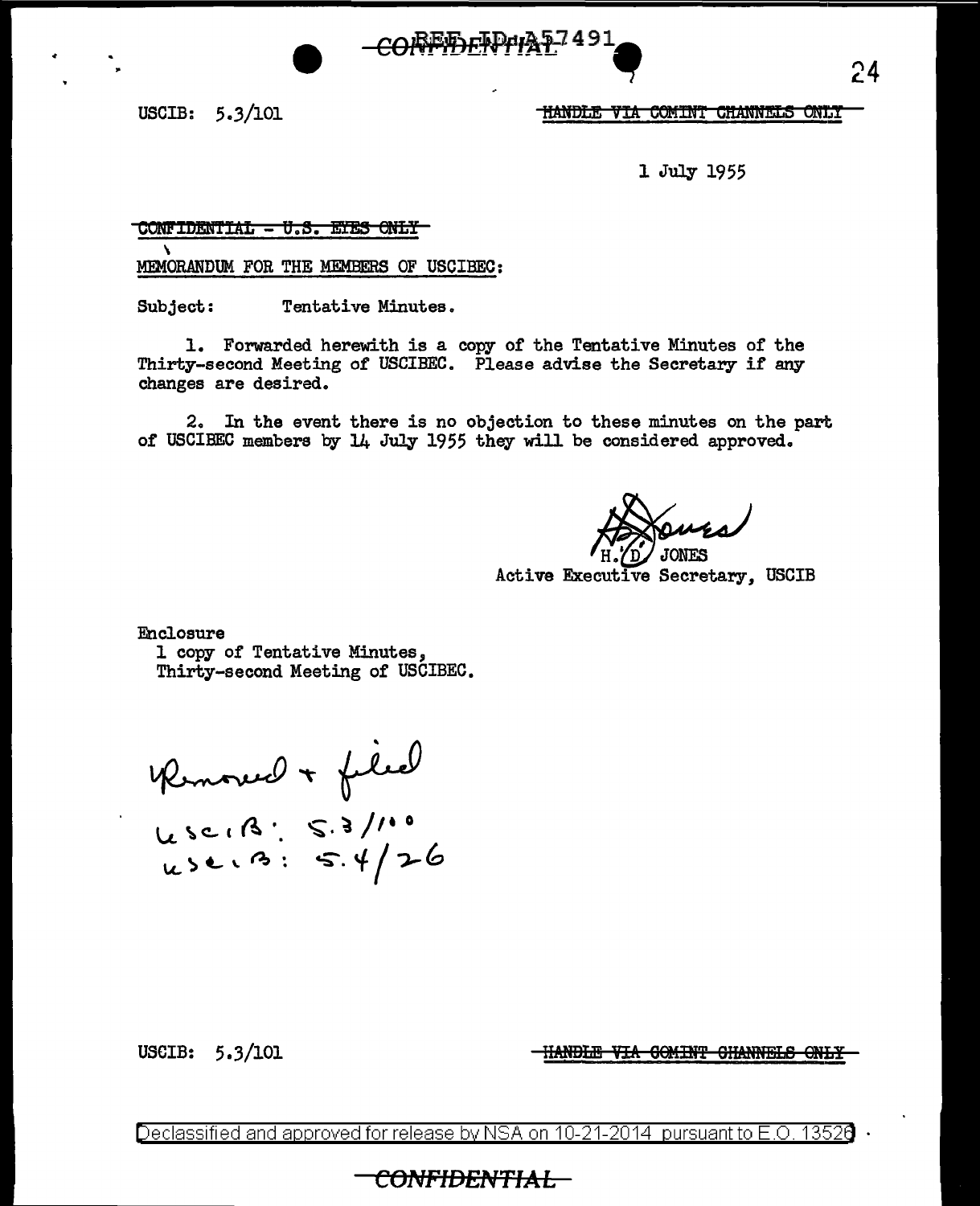CORPIDENTIAS 1491

 $COMFIDENTHAL - 0.8.$  BYES ONLY

### MINUTES OF THE THIRTY-SECOND MEETING

# OF THE

 $\mathbf{v} = \mathbf{v}$ 

USCIB EXECUTIVE COMMITTEE

Mr. H. D. Jones, Chairman

PRESENT

|               | <b>DEFENSE:</b>      | Mr. Philip J. Patton<br>(for Mr. William H. Godel)                     |
|---------------|----------------------|------------------------------------------------------------------------|
|               | <b>STATE:</b>        | Mr. T. Achilles Polyzoides                                             |
|               | FBL:                 | Mr. S. Drake Ellis                                                     |
|               | NSA:<br>$\mathbf{I}$ | Colonel John J. Davis, USA<br>(for Captain Jack S. Holtwick, Jr., USN) |
|               | ARMY:                | Lt. Colonel Richard Leffers                                            |
|               | <b>NAVY:</b>         | Commander Frederick E. Welden<br>(for Commander William F. Bringle)    |
|               | AIR FORCE:           | It. Colonel Frank J. Harrold, Jr.<br>OGA                               |
|               | CIA:                 |                                                                        |
|               | SECRETARIAT:         | Lt. Colonel Henry C. Simmons, USAF<br>Mrs. Daphne O. Tucker            |
| ALSO PRESENT: |                      |                                                                        |
|               | <b>STATE:</b>        | Mr. Robert F. Packard                                                  |
|               | NSA:                 | Lt. Commander Paul J. Karl, Jr., USN<br>Mr. Benson K. Buffham          |
|               | ARMY:                | Major Arnie L. Millican<br>Mr. John F. O'Gara                          |
|               | NAVY:                | Lt. Commander Dora Davis                                               |

# CONFIDENTIAL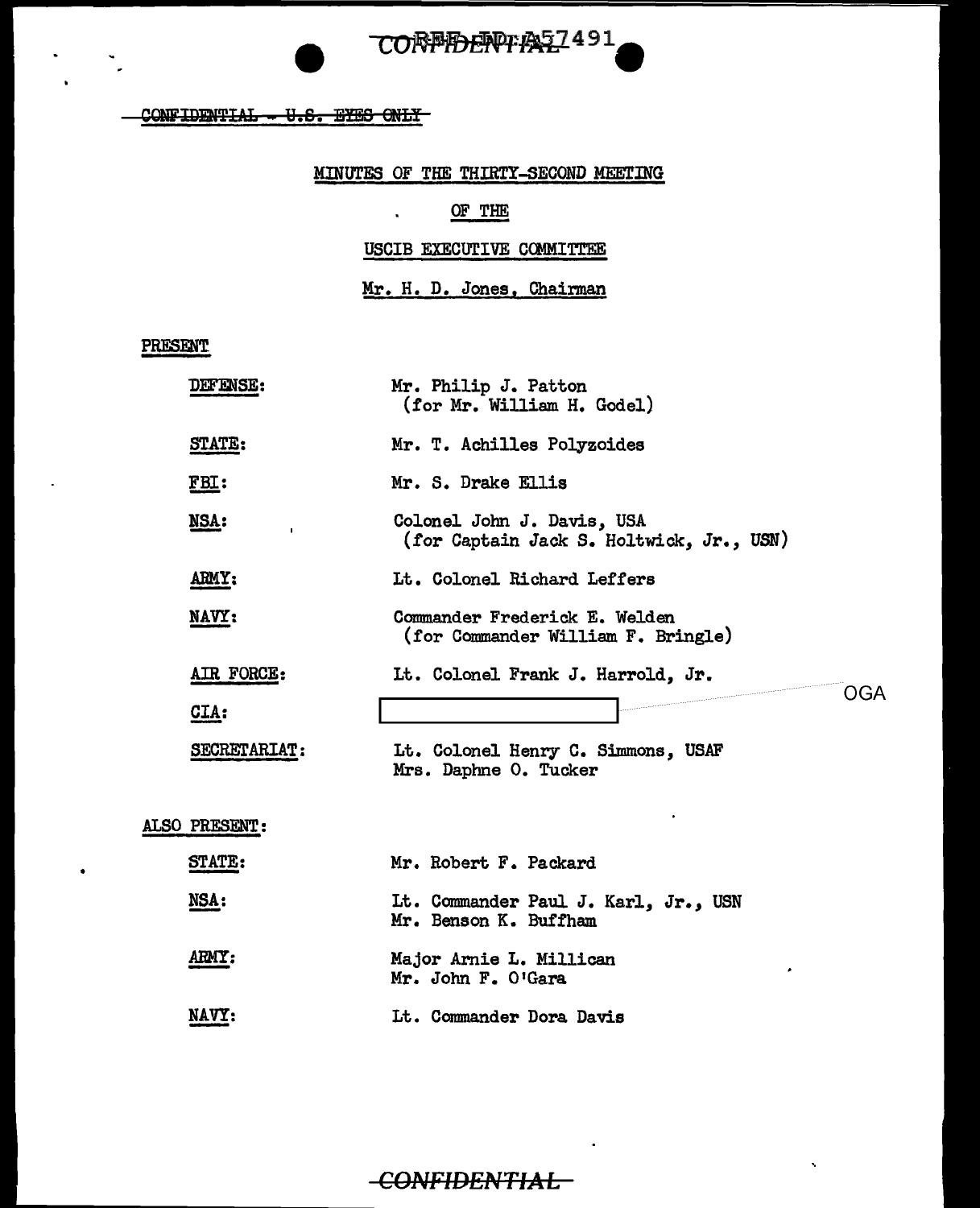

OONFIDENTIAL - U.S. EYES ONLY

AIR FORCE: Captain Allen T. Miller COMMITTEE CHAIRMAN: Major William R. Culmer, USA (SECCOM)

The Thirty-second Meeting of the United States Communications Intelligence Board Executive Committee was held at 1400 on 23 June 1955 in Room 2E687, National Defense Building, Washington, D.C.

# -<del>CONFIDENTIAL</del>